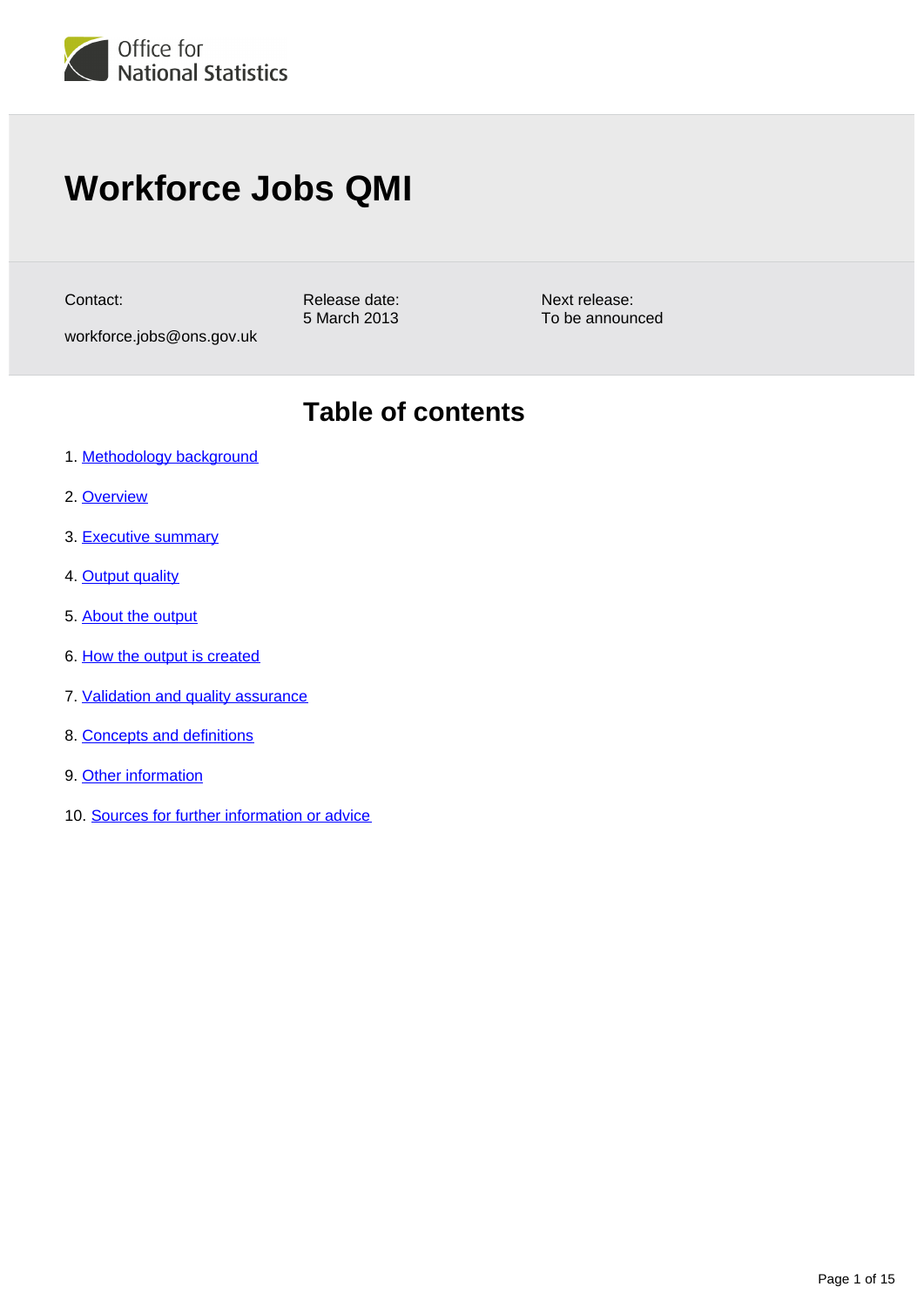## <span id="page-1-0"></span>**1 . Methodology background**

| <b>National Statistic</b> | $\mathcal{R}$          |                      |
|---------------------------|------------------------|----------------------|
|                           | <b>Survey name</b>     | Workforce Jobs QMI   |
|                           | <b>Frequency</b>       | Quarterly            |
|                           | <b>How compiled</b>    | Sample based surveys |
|                           | Geographic coverage UK |                      |
|                           | Sample size            | 83,400               |
|                           | <b>Last revised</b>    | 5 March 2013         |

## <span id="page-1-1"></span>**2 . Overview**

- measures the number of jobs in the UK
- sample size of 83,400 (short term employer surveys (STES) 32,800 businesses, the quarterly public sector employment survey (QPSES) 1,500 contributors and the labour force survey (LFS) 50,000 households)
- estimates are seasonally adjusted
- time series data are available from 1959

Workforce jobs is a quarterly measure of jobs in the UK, and is the preferred measure of short term employment change by industry. A variety of outputs are produced, including industry, region, gender and full or part time status.

The number of jobs measured are the sum of employee jobs, self-employment jobs, government supported trainees and Her Majesty's Forces.

The estimates are compiled from a number of sources, including Short Term Employer Surveys (STES), the [Quarterly Public Sector Employment Survey \(QPSES\)](http://www.ons.gov.uk/ons/about-ons/get-involved/taking-part-in-a-survey/information-for-businesses/a-to-z-of-business-surveys/quarterly-public-sector-employment-survey/index.html) and the [Labour Force Survey \(LFS\).](http://www.ons.gov.uk/ons/about-ons/get-involved/taking-part-in-a-survey/information-for-households/a-to-z-of-household-and-individual-surveys/labour-force-survey/index.html)

Workforce jobs estimates are published in the **Labour Market** statistical bulletin.

The data are used across government to facilitate policy making, business and academia, with the main users being [HM Treasury \(HMT\)](https://www.gov.uk/government/organisations/hm-treasury), the [Bank of England](http://www.bankofengland.co.uk/Pages/home.aspx), the [Department for Education](https://www.gov.uk/government/organisations/department-for-education) and [Eurostat.](http://ec.europa.eu/eurostat)

## <span id="page-1-2"></span>**3 . Executive summary**

A fundamental redevelopment of WFJ sources, classifications, methods and systems was undertaken in 2010. An article explaining the redevelopment in full was published as part of the September 2010 Economic and Labour [Market Review \(ELMR\)](http://www.ons.gov.uk/ons/rel/elmr/economic-and-labour-market-review/no--9--september-2010/revisions-to-workforce-jobs.pdf).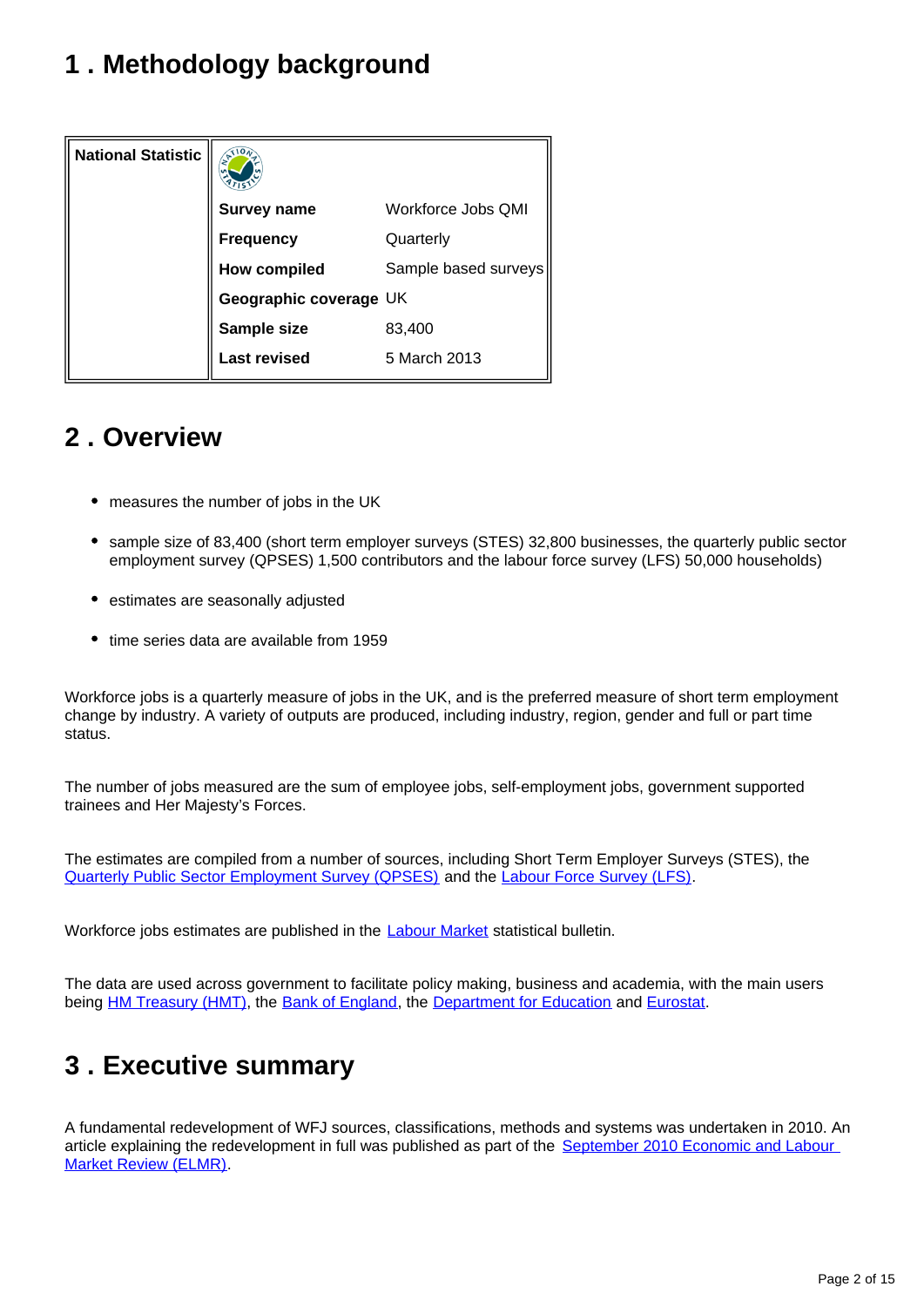Workforce jobs estimates are published in the [Labour market statistical bulletin](http://www.ons.gov.uk/ons/taxonomy/index.html?nscl=Labour%2BMarket). This report contains the following sections:

- Output quality
- About the output
- How the output is created
- Validation and quality assurance
- Concepts and definitions
- Other information, relating to quality trade-offs and user needs
- Sources for further information or advice

## <span id="page-2-0"></span>**4 . Output quality**

This report provides a range of information that describes the quality of the output and details any points that should be noted when using the output.

We have developed [Guidelines for Measuring Statistical Quality;](http://www.ons.gov.uk/ons/guide-method/method-quality/quality/guidelines-for-measuring-statistical-quality/index.html) these are based upon the five European Statistical System (ESS) quality dimensions. This report addresses the quality dimensions and important quality characteristics, which are:

- relevance
- timeliness and punctuality
- comparability
- coherence
- accuracy
- output quality trade-offs
- assessment of user needs and perceptions
- accessibility and clarity

More information is provided about these quality dimensions in the following sections.

## <span id="page-2-1"></span>**5 . About the output**

#### **Relevance**

(The degree to which the statistical outputs meet users' needs.)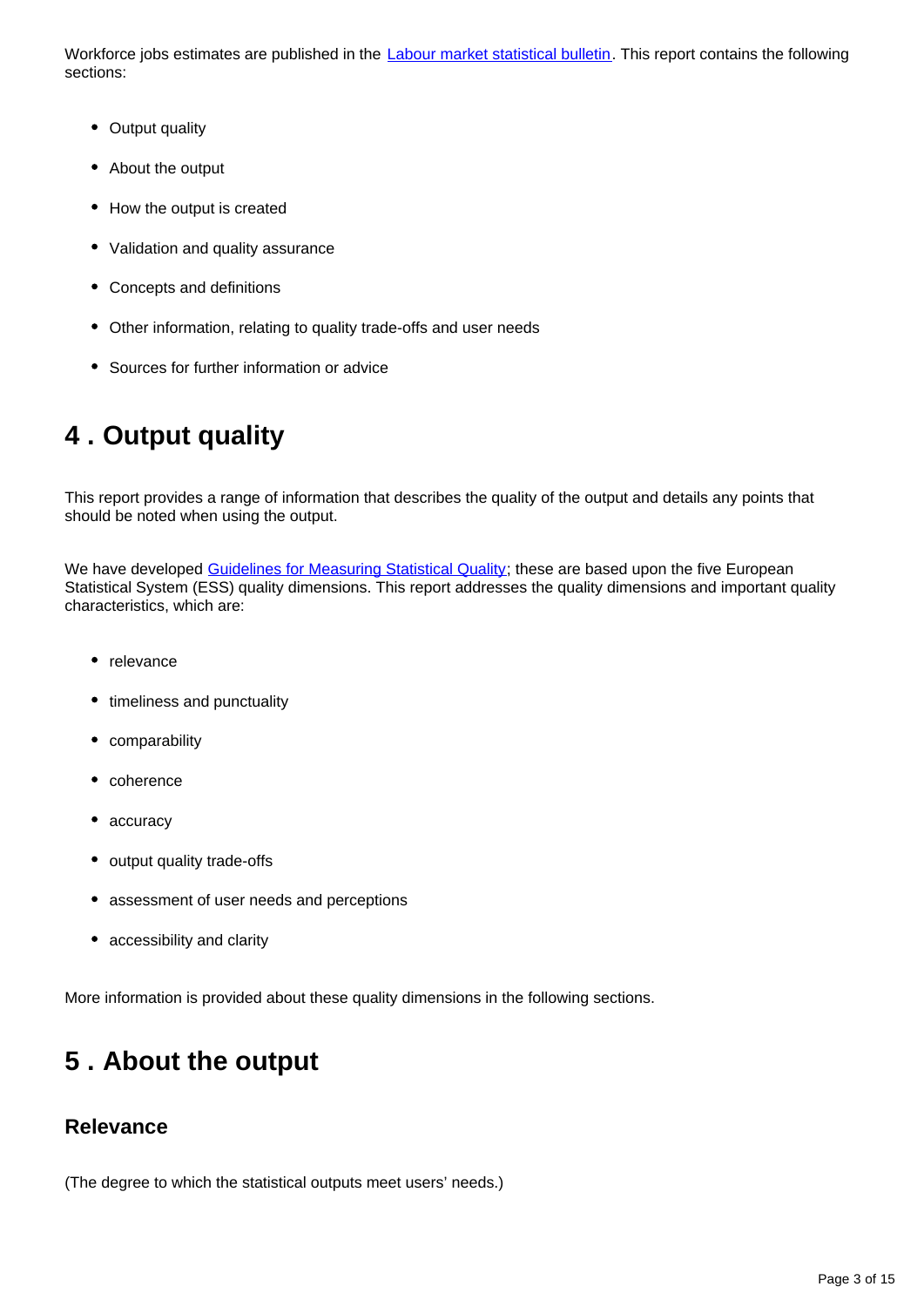- Short-Term Employer Surveys (STES), which measures private sector employee jobs (EJ)
- Quarterly Public Sector Employment Survey (QPSES), which measures public sector EJ
- Labour Force Survey (LFS) from which series for self-employment jobs (SEJ) are obtained

Further detail on these and other WFJ sources is available in this report. Separate Quality and Methodology Information (QMI) reports for [public sector employment](https://www.ons.gov.uk/employmentandlabourmarket/peopleinwork/publicsectorpersonnel/qmis/publicsectoremploymentqmi) and [LFS](https://www.ons.gov.uk/employmentandlabourmarket/peopleinwork/employmentandemployeetypes/qmis/labourforcesurveylfsqmi) are also available.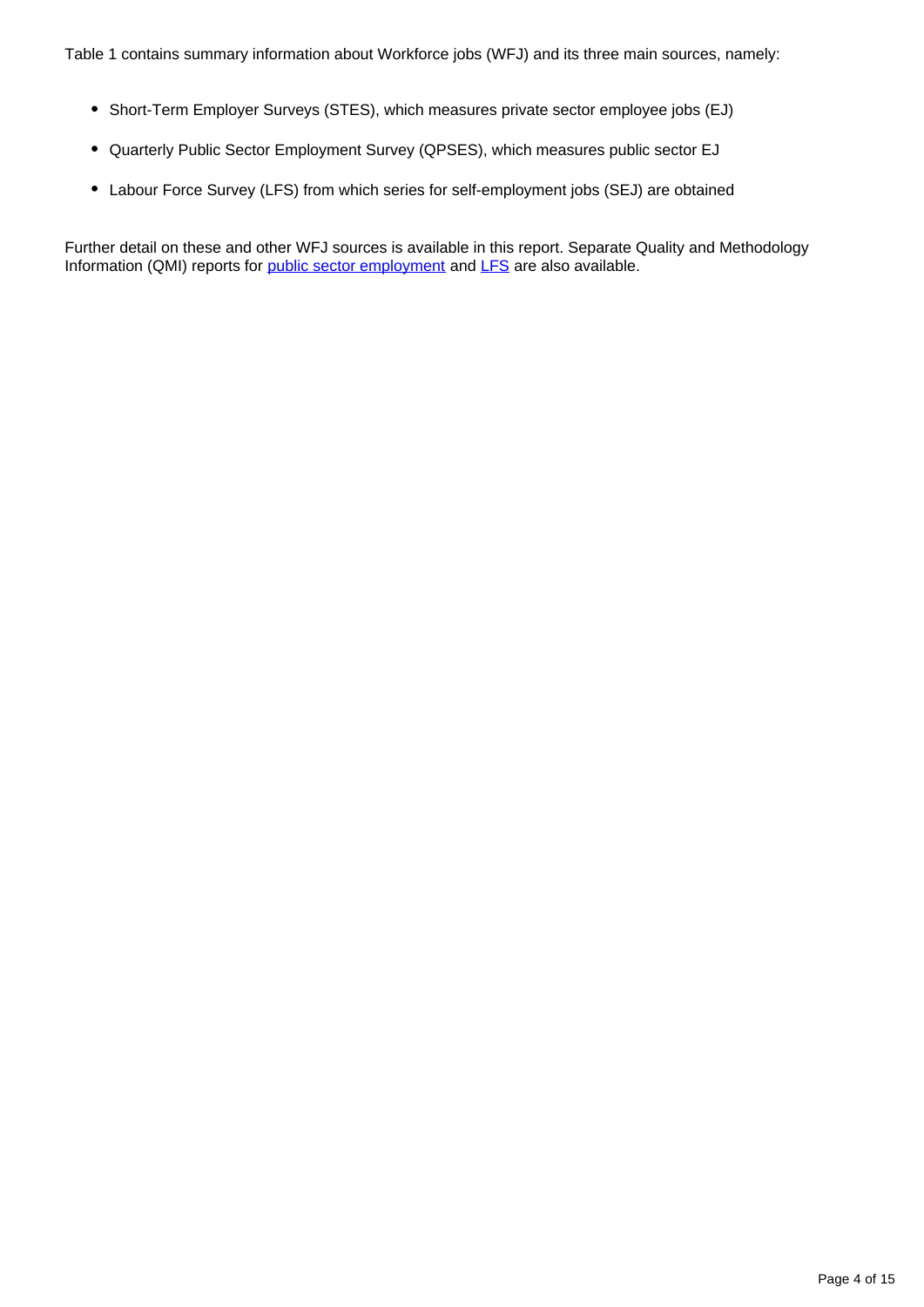| What it<br>measures    | The number of jobs in the United Kingdom.                                                                                                                                                                                                                                                  |  |
|------------------------|--------------------------------------------------------------------------------------------------------------------------------------------------------------------------------------------------------------------------------------------------------------------------------------------|--|
|                        | Frequency Estimates of WFJ are produced on a quarterly basis.                                                                                                                                                                                                                              |  |
| Sample<br>size         | Approximate number of respondents per quarter:                                                                                                                                                                                                                                             |  |
|                        | STES -: 32,800 businesses,                                                                                                                                                                                                                                                                 |  |
|                        | $QPSES -: 1,500$ contributors,                                                                                                                                                                                                                                                             |  |
|                        | $LFS: -50,000$ households.                                                                                                                                                                                                                                                                 |  |
| Periods<br>available   | Time series are available back to 1959.                                                                                                                                                                                                                                                    |  |
| Sample<br>frame        | STES and, QPSES: Inter-Departmental Business Register (IDBR). LFS: Postcode Address File<br>and NHS communal accommodation.                                                                                                                                                                |  |
| Sample<br>design       | STES: Stratified random sampling by industry and employment, with 100% coverage of<br>businesses with register employment above a threshold which that varies by industry.                                                                                                                 |  |
|                        | <b>QPSES: Census.</b>                                                                                                                                                                                                                                                                      |  |
|                        | LFS: Stratified random sample of addresses where all people aged 16 and over+ are interviewed.<br>Each quarter's sample is made up of five waves. Respondents are interviewed for five successive<br>waves at three3-monthly intervals.                                                    |  |
|                        | Approximately 20% of the sample is replaced every quarter.                                                                                                                                                                                                                                 |  |
| Weighting<br>and       | STES: In strata without 100% coverage, by calibration to register employment totals (industry<br>sector by region). Each business represents a number of similar businesses, based on the<br>estimation number of employees and the UK Standard Industrial Classification 2007 (SIC 2007). |  |
|                        | QPSES: No weighting required.                                                                                                                                                                                                                                                              |  |
|                        | LFS: Calibration weighting is used. The weights are formed using a population weighting<br>procedure, which involves weighting data to sub- regional population estimates and then adjusting<br>for the estimated age and sex composition by region.                                       |  |
|                        | Imputation STES and, QPSES: Estimates for non-response are made using standard imputation techniques<br>employed by ONS business surveys.                                                                                                                                                  |  |
|                        | LFS: Roll-forward (for one wave only).                                                                                                                                                                                                                                                     |  |
| <b>Outliers</b>        | STES: Outliers are detected via automated and manual processes and are treated by adjusting<br>their estimation weights.                                                                                                                                                                   |  |
|                        | QPSES and, LFS: No filtering of outliers.                                                                                                                                                                                                                                                  |  |
| Seasonal<br>adjustment | The series are seasonally adjusted in X12 ARIMA.                                                                                                                                                                                                                                           |  |

Source:Office for National Statistics

Workforce Jobs estimates are published on a quarterly basis at different levels depending on the medium of release. Estimates of WFJ are available for the UK and Great Britain and are produced at a regional level using the **Nomenclature of Units for Territorial Statistics (NUTS1)**.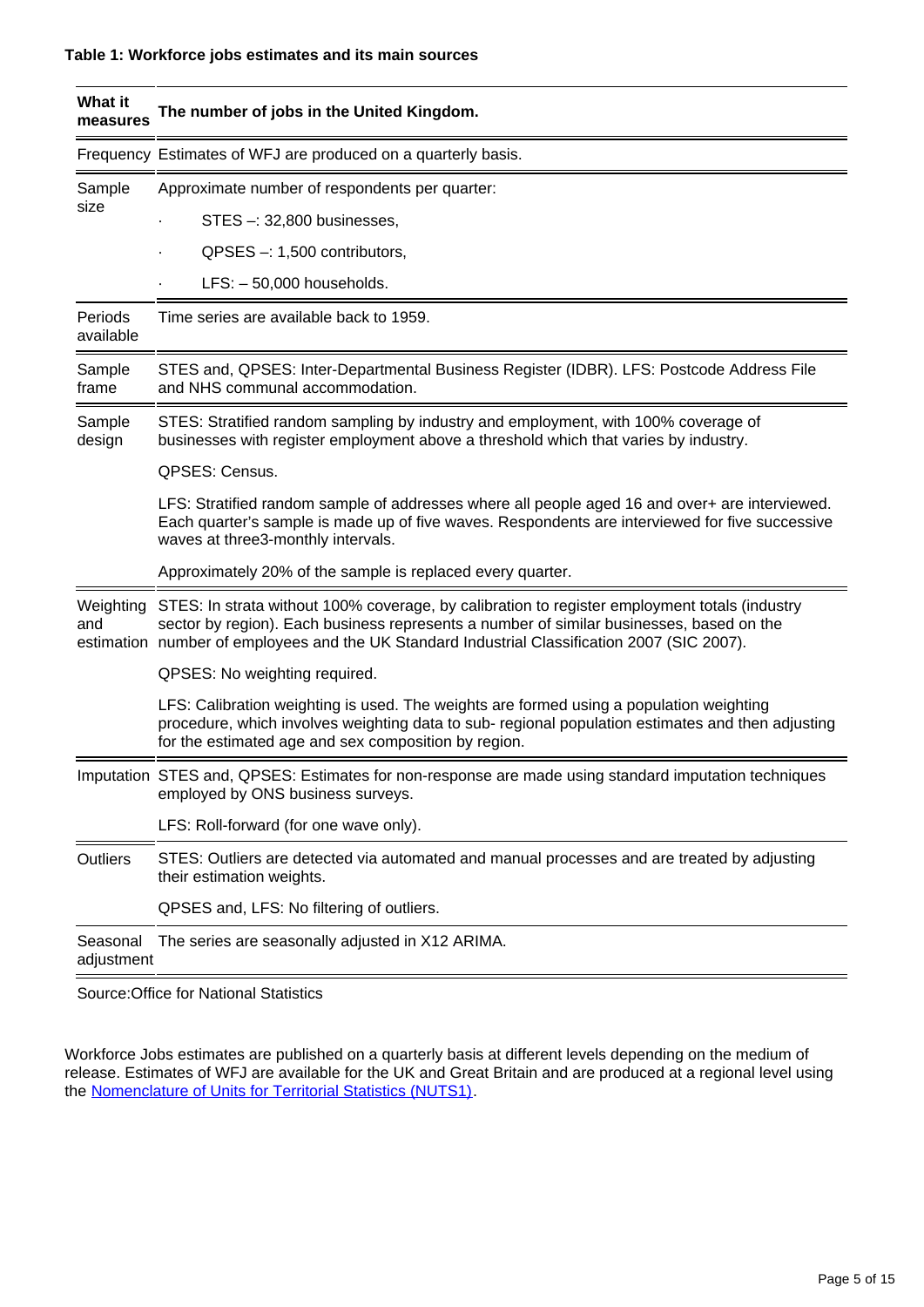#### **Users and uses**

Workforce Jobs estimates and data produced for the quarterly publication are used across government, business and academia, and feed into a number of wider publications and outputs. Some government departments use the total figures to facilitate policy-making, whereas others use specific components of the published data.

Some of the main users are:

- HM Treasury WFJ estimates are used to assess labour market conditions and are an important indicator in the context of macroeconomic assessment
- Bank of England (BoE) the BoE Monetary Policy Committee is a user of WFJ estimates and the BoE use the WFJ estimates as an indicator for setting interest rates
- Department for Education (DfE) DfE use WFJ to inform and monitor policy-making such as the success of their Welfare to Work programme
- Eurostat estimates of EJ are supplied directly to Eurostat; this is a legal requirement under the Short-Term Indicators Regulation (STIR)
- devolved administrations Scottish and Welsh Governments

#### **Strengths and limitations**

The WFJ series is designed to be comparable over its whole duration, and this, together with the accuracy of its industrial information, is its major strength. However, the series cannot provide detailed industrial breakdowns (for example, 4 digit SIC 2007), which are best sourced from the Business Register and Employment Survey (BRES). There is also no information available for geographies smaller than NUTS1 regions. Additionally, since WFJ is reliant on inputs from multiple sources, issues such as discontinuities in source data can affect the quality of final outputs (see the "Comparability and coherence" section for more information).

### **Timeliness and punctuality**

(Timeliness refers to the lapse of time between publication and the period to which the data refer. Punctuality refers to the gap between planned and actual publication dates.)

The time lag between publication and the reference period is 11 to 12 weeks.

Each quarter, any revisions to the previous quarter's data are published. All quarterly figures are reviewed annually at Quarter 3 (July to Sept) and revised if necessary.

For more details on related releases, the [release calendar](https://www.ons.gov.uk/releasecalendar) is available online and provides 12 months' advance notice of release dates. If there are any changes to the pre-announced release schedule, public attention will be drawn to the change and the reasons for the change will be explained fully at the same time, as set out in the [Code of Practice for Official Statistics.](http://www.statisticsauthority.gov.uk/assessment/code-of-practice/index.html)

## <span id="page-5-0"></span>**6 . How the output is created**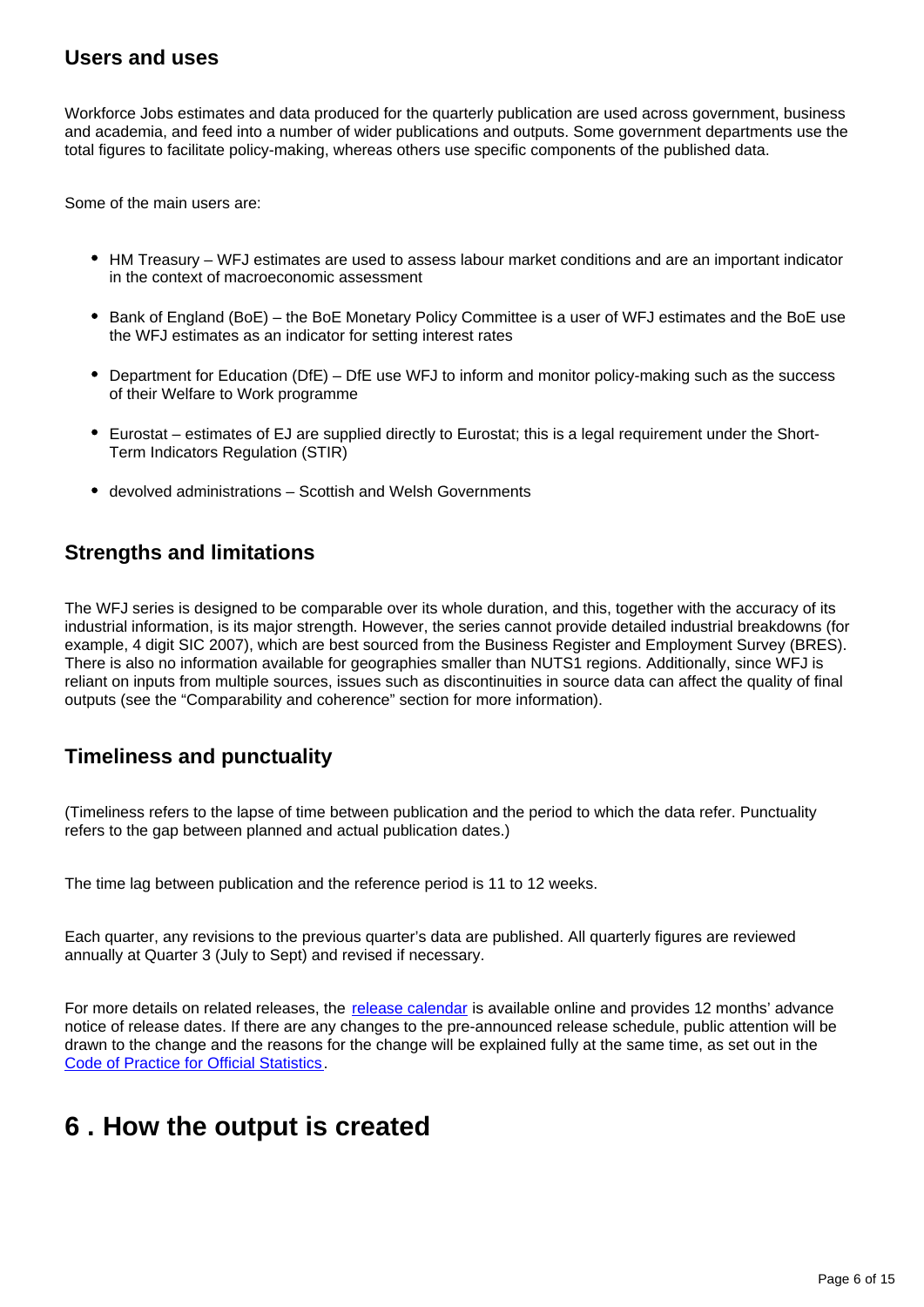#### **Overview**

Workforce jobs (WFJ) draws on a range of sources and is the sum of employee jobs (EJ) measured primarily by employer surveys, self-employment jobs (SEJ) from the Labour Force Survey (LFS) and government-supported trainees (GST) and Her Majesty's Forces (HMF) from administrative sources.

Please see Figure 1 for more information on the flow of data from inputs to final WFJ aggregates.

## **Short-Term Employment Surveys**

Employee jobs (EJ) is by far the largest component of WFJ. Most of the EJ comes from Short-Term Employment Surveys (STES), a group of surveys that collect employment and turnover information from private sector businesses in Great Britain. Another notable input to EJ is from our public sector employment estimates (PSE). Table 2 provides more information on STES.

#### **Table 2: A summary of the Short-Term Employment Survey**

| <b>Survey</b>             | Variables size                    | <b>Sample</b>                    |
|---------------------------|-----------------------------------|----------------------------------|
| <b>Monthly Business</b>   | Monthly turnover and<br>quarterly | 30,000 turnover.                 |
| Survey (MBS)              | employment.                       | 17,800 employment sub-<br>sample |
| <b>Quarterly Business</b> | Quarterly employment only.        | 4,600.00                         |
| Survey (QBS)              |                                   |                                  |
| <b>Retail Sales Index</b> | Monthly turnover and<br>quarterly | 5,000 turnover.                  |
| (RSI)                     | employment.                       | 2,400 employment sub-sample.     |
| Construction              | Monthly output and quarterly      | 8000                             |
|                           | employment.                       |                                  |
| Total employment sample:  |                                   | 32,800 in quarter months.        |
|                           |                                   | 0 in non-quarter months.         |
|                           |                                   | 131,200 annual total             |

Source: Office for National **Statistics** 

The next section, as far as "STES estimation and calibration", refers uniquely to STES.

### **STES coverage**

Estimates cover Great Britain businesses registered for Value Added Tax (VAT) and/or Pay-As-You-Earn (PAYE) and are classified to the Standard Industrial Classification 2007 (SIC 2007). It covers all major industry groups, such as production, construction, distribution, service trades and many more groups in SIC 2007.

The required details on these businesses are obtained from the Inter-Departmental Business Register (IDBR), which is then used as the survey sampling frame. The sample does not cover agriculture.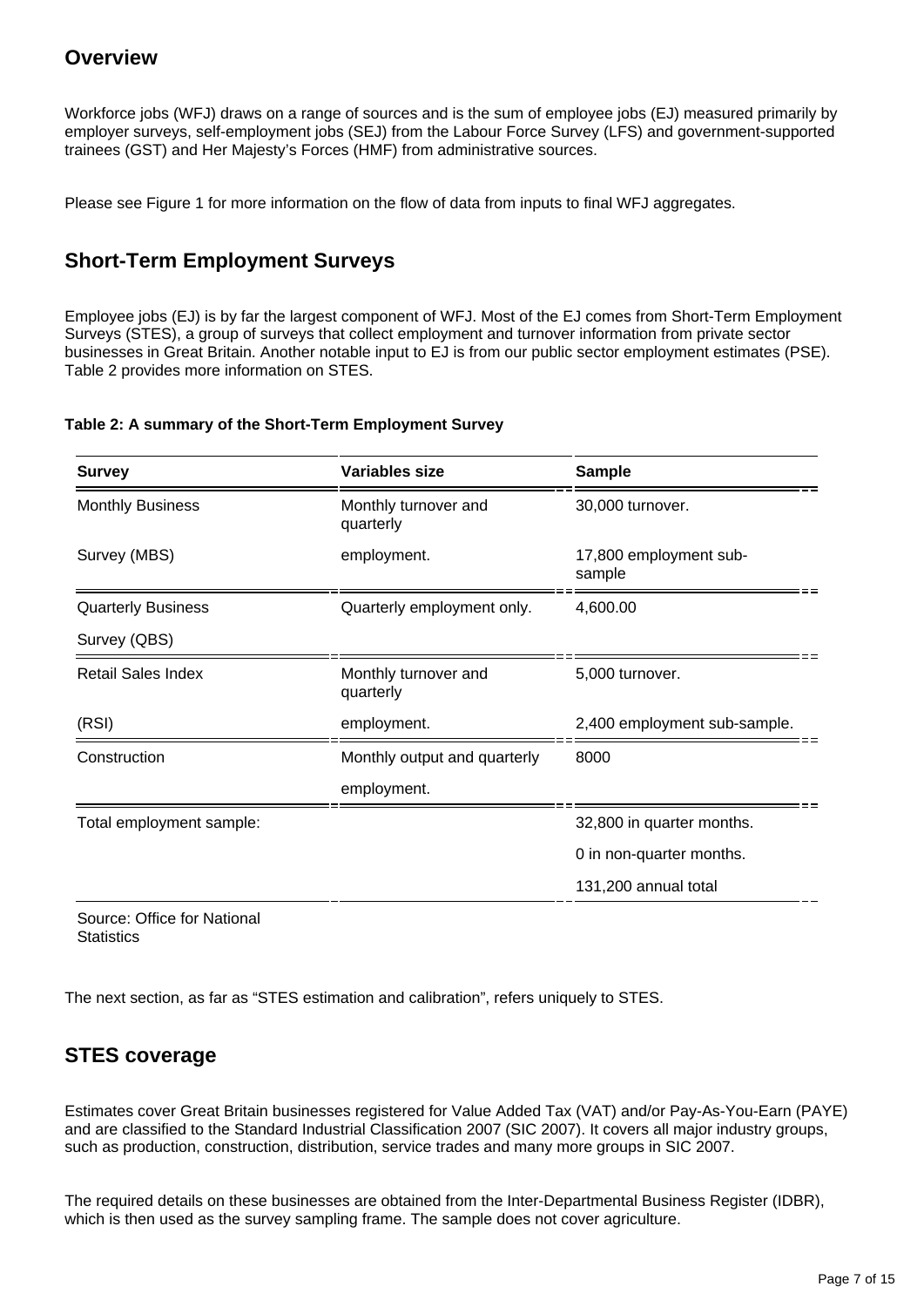## **STES sample design**

Businesses are sampled from the IDBR on a reporting unit (RU) basis. The IDBR stores details of approximately 2 million businesses registered in the UK and is maintained largely by updates from HM Revenue and Customs, Companies House and surveys conducted by Office for National Statistics (ONS) specifically geared to maintaining the Register. An RU is a register construct; larger enterprises are often split into a number of RUs that report for different local units (LUs). For example, an enterprise might have RUs for different regions or activities, each reporting for the LUs, such as retail outlets or factories, in their region or activity.

Short-Term Employer Surveys are comprised of about 32,800 RUs from across the Great Britain economy. A stratified random sample is drawn from the IDBR with strata being defined by SIC 2007 and employment size. All RUs with registered employment above a given threshold (which varies by industry) are included in the sample. Strata containing these RUs are referred to as fully-enumerated.

The design is similar to a stratified one-stage cluster sample, where the stage 1 units (or clusters) are RUs and the elements in each cluster are LUs. The returned employment data (or imputed data for non-responders) for the sampled RUs are apportioned between their LUs using the ratio of LU to RU employment from the IDBR. This process produces more refined employment estimates by region and by industry. See the "STES estimation and calibration" heading for further details.

#### **STES outlier treatment**

The treatment of outliers is applied at RU level. Outliers are detected via an automated process and are treated by adjusting their estimation weights. Further manual checks are also carried out and outliered businesses from previous periods are monitored.

## **STES imputation**

Values for businesses that do not respond are imputed. Imputation is based on the pattern of responses for similar businesses. A link factor is calculated from responses received and applied to previous returns for each non-responder. The original construction for a never-responding business is calculated from a ratio (generated from other respondent values in the same strata) being applied to the register employment. For subsequent periods, imputed values will be based on movements in similar-sized businesses.

## **STES estimation and calibration**

A generalised regression estimator is used with calibration to industry sections by region. This is explained more fully in the remainder of this section.

As it is not possible to survey every business in the population, it is necessary to weight the sample data to provide estimates for the full population. Apportioned RU returns (see "STES sample design" section) are weighted to represent non-sampled units. Since STES is not stratified by region (only by industry and size of business), weights are generated using a model which ensures that estimates are calibrated to LU employment totals of "regional industries" from the IDBR. Weighted LUs are then summed by region and industry to produce published level aggregates.

The estimator for a given domain d is defined using the following equation:

 $\widehat{\mathbf{Y}}_d = \sum_{h \in H} \sum_{i \in s_h} a_h g_i y_i o_i r_{i,d}$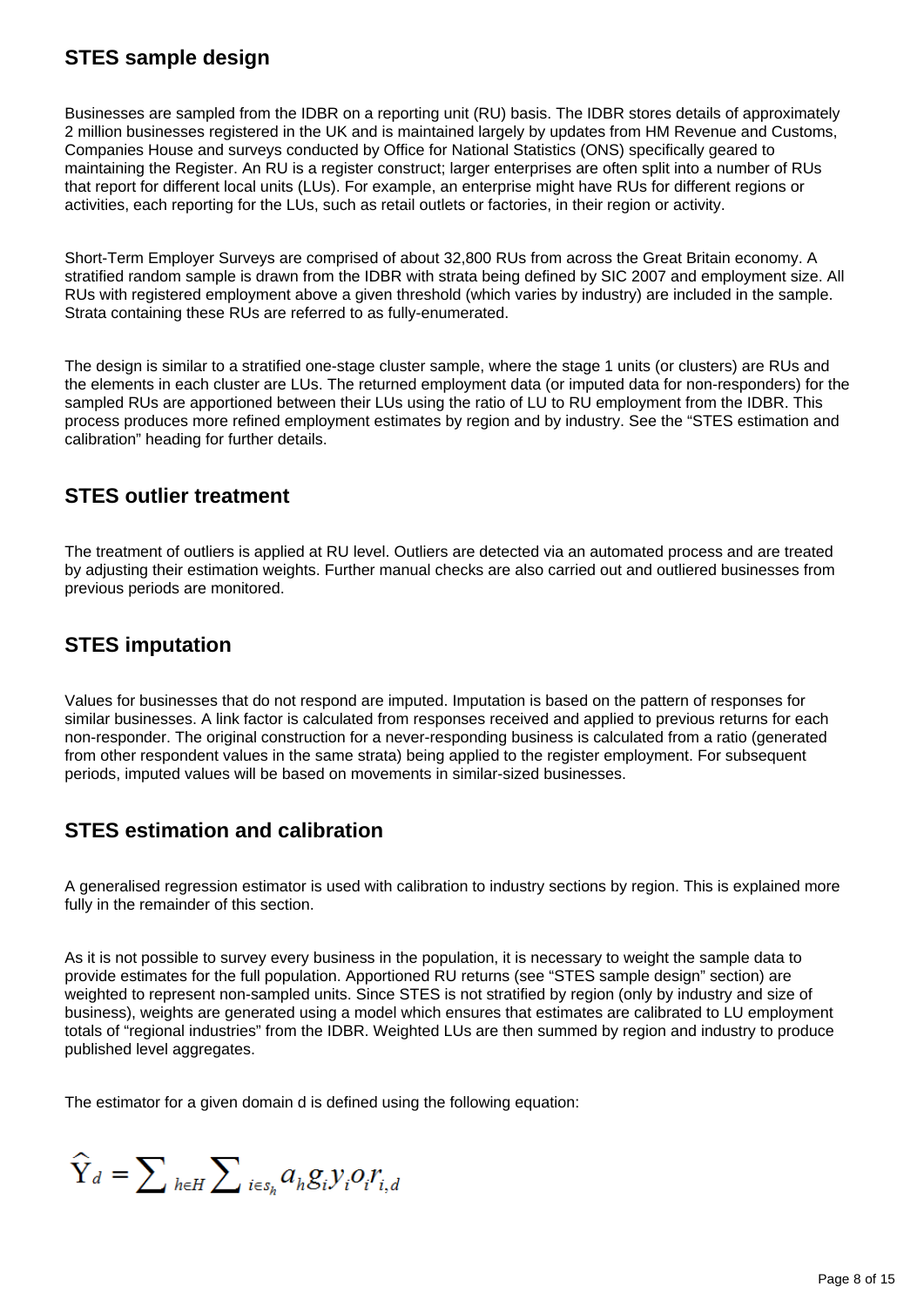Where *h* denotes a stratum, *H* is the set of all strata,  $a_p$  is the design weight,  $y_j$  is the survey response for reporting unit *i,*  $o_j$ is the outlier weight for reporting unit *i, r<sub>i,d</sub>* is the "region weight" for reporting unit *i, g<sub>i</sub>* is the calibration factor or g-weight for unit *i* and  $s_{\rho}$  is the sample set in stratum *h*.

$$
a_h \simeq \frac{N_h}{n_h} \qquad g = \frac{\sum_{j \in U} x_j}{\sum_{j \in Sc} a_j x_j}
$$

The values of  $a_{h}^{}$  and  $g_{j}^{}$ can be calculated using the following equations

Where  $N_p$  is the population count in stratum  $h$ ,  $n_{\overline{h}}$  is the sample size in stratum  $h$ ,  $\frac{x}{\overline{h}}$  is the IDBR employment value (or auxiliary value) for local unit *j*,  $^a$ <sub>j</sub> is the design weight for the reporting unit to which local unit *j* belongs, S  $_c$  is the set of local units within the sample in the "regional industry" to which to which local unit sibelongs and,  $U_c$ is the set of local units within the population in the "regional industry" to which to which local unit  $j$  belongs.

The g-weight is a sample dependent weight for each local unit. These weights ensure that the weighted totals of the auxiliary variable sum to the known population totals of industry (sections) by region from the IDBR.

The definition of  $\frac{r}{i\sigma}$ is as follows:

$$
r_{i,d} = \frac{\sum_{jei} x_j l_{j,d}}{\sum_{jei} x_j}
$$

Where  $x_j$  is the IDBR employment value (or auxiliary value) for local unit *j* in reporting unit *i*, and  $\frac{1}{1}$  is an indicator variable with value one if local unit  $j$  is in the domain  $d$ , and zero otherwise.

#### **Inputs from public sector employment**

Our [public sector employment \(PSE\)](https://www.ons.gov.uk/employmentandlabourmarket/peopleinwork/publicsectorpersonnel/bulletins/publicsectoremployment/previousReleases) estimates are the definitive source for public sector employment. The PSE sources form a quarterly census of the public sector as defined by the UK National Accounts. PSE series are produced with a detailed breakdown by industry (SIC 2007) and region from Quarter 1 (Jan to Mar) 2008. This has enabled PSE to be used as the source for Great Britain public sector EJ for most industries within WFJ from Quarter 4 (Oct to Dec) 2008 onwards.

#### **Inputs from the Labour Force Survey**

The [LFS](http://www.ons.gov.uk/ons/guide-method/method-quality/specific/labour-market/labour-market-statistics/index.html) provides WFJ with SEJ series, the industry breakdown for the GST series and EJ series for agriculture.

#### **Her Majesty's Forces**

Her Majesty's Forces data are now provided directly from the PSE dataset described in this section. HMF data are supplied to ONS by Defence Analytical Services and Advice (DASA). The HMF series now supply WFJ by region from Quarter 1 1996, enabling regional WFJ series to be produced. Previously, the WFJ series excluded HMF and were termed Civilian WFJ. HMF based overseas are included in the regional UK estimates and so the sum of the regional WFJ estimates is slightly less than the UK WFJ.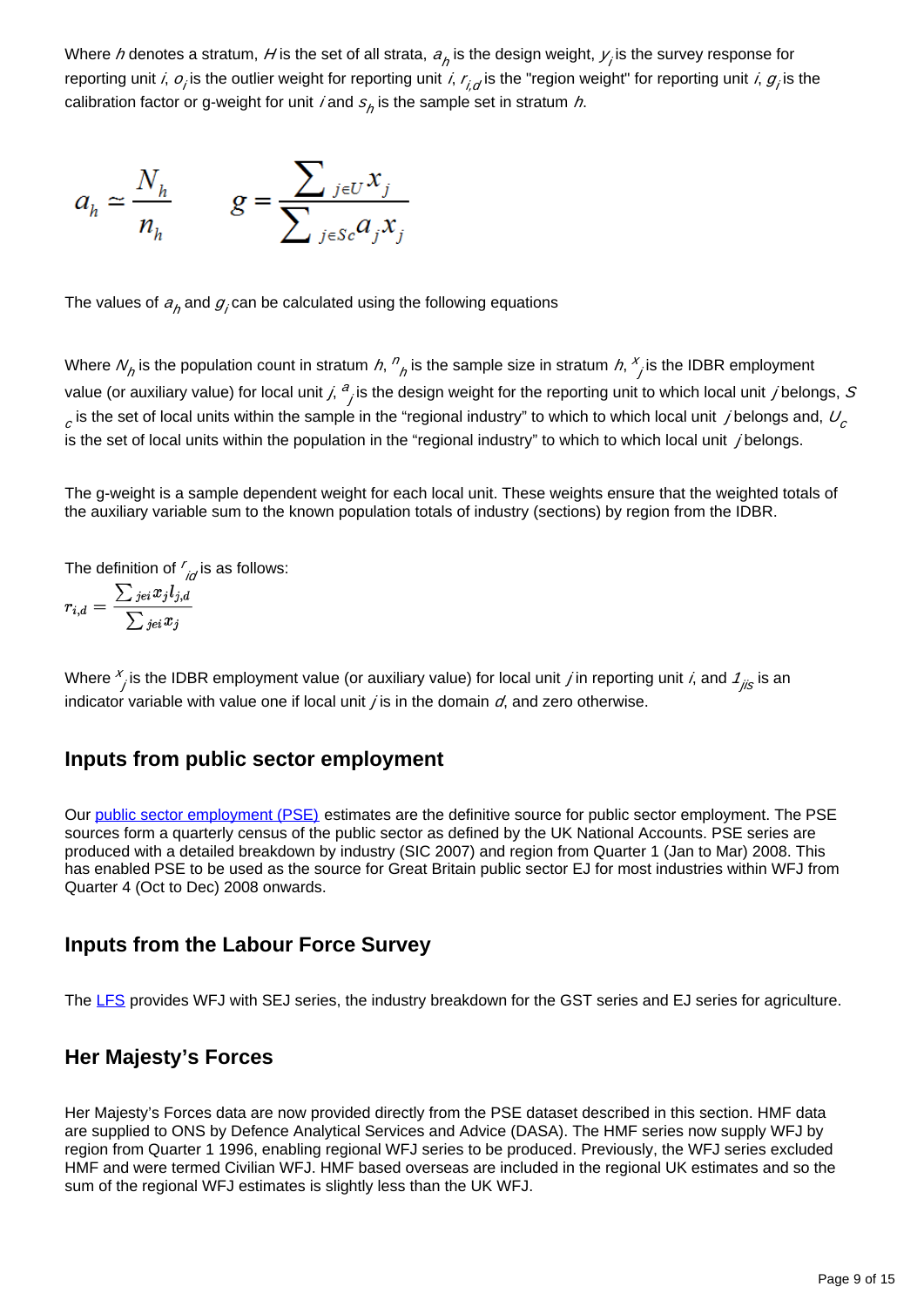#### **Government-supported trainees**

Government-supported trainees (GST) series are provided by the Department for Business, Innovation and Skills (BIS), the Welsh Assembly Government, the Scottish Government and Department for Enterprise, Trade and Investment Northern Ireland (DETINI). This covers employees without a contract. Those with a contract are collected as part of EJ.

## **Northern Ireland (NI)**

Department for Enterprise, Trade and Investment Northern Ireland provide EJ, SEJ and GSTs for Northern Ireland on a quarterly basis.

#### **Other administrative sources**

The Civil Aviation Authority (CAA) provides ONS with the number of employee jobs (Great Britain) for the Air Transport industry.

#### **Seasonal adjustment**

Seasonal adjustment is the process of identifying and removing the seasonal components from a series to leave the underlying trend and irregular components. The system seasonally adjusts WFJ components by industry sections by regions and then aggregates the series through these three hierarchical dimensions. This bottom-up approach maintains additivity throughout the seasonally adjusted dataset without the need for constraining. It also enables the regional statistical bulletin tables to be produced with the same breakdowns and layouts as the national.

Seasonal effects are detected and treated using the X-12-ARIMA software package. The seasonal adjustment of WFJ was last reviewed by ONS methodology division in February 2013.

## **Workforce jobs flow**

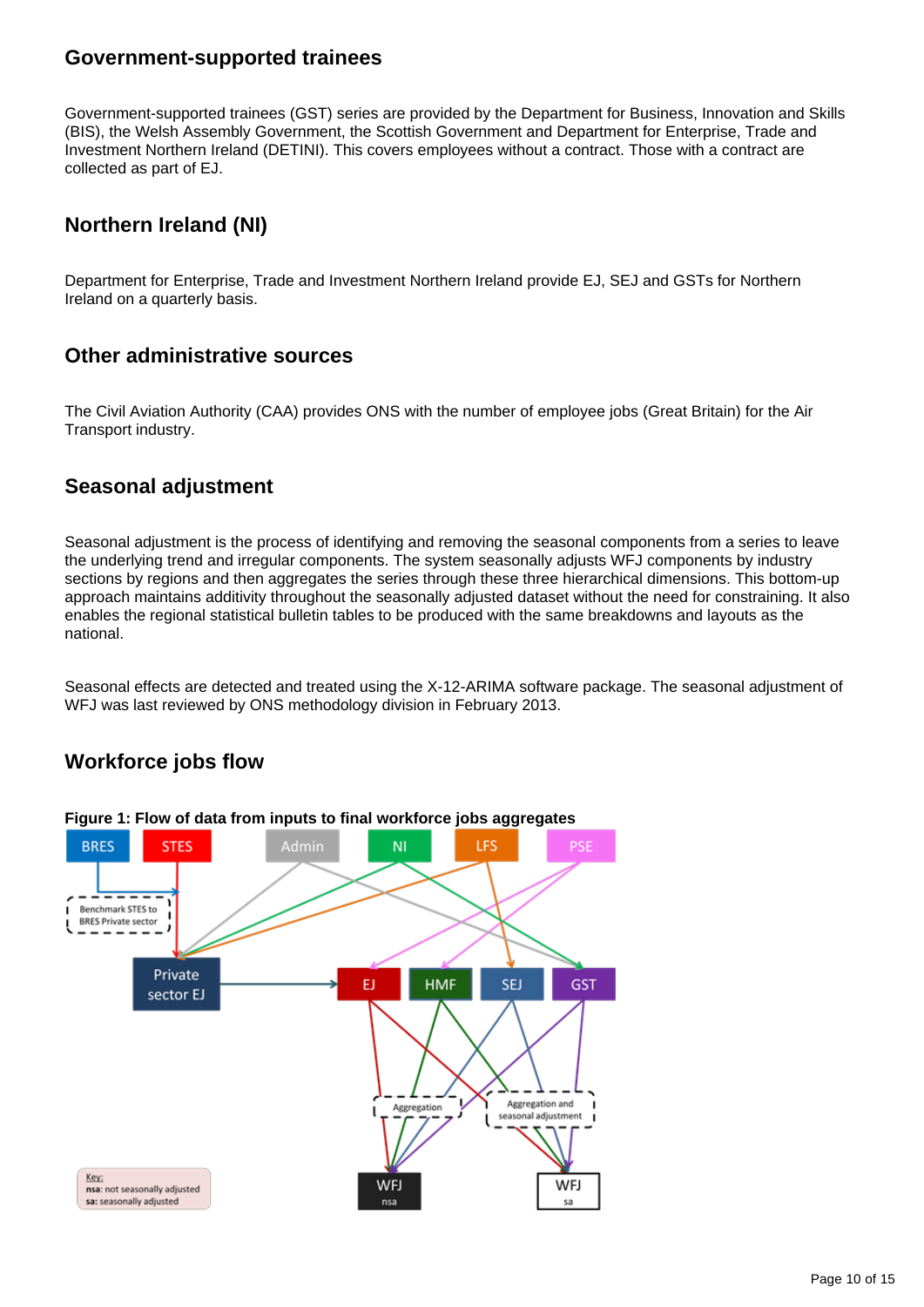## **Statistical disclosure control**

Statistical disclosure control methodology is applied to WFJ data. This ensures that information attributable to an individual or individual organisation is not identifiable in any published outputs. The Code of Practice for Official [Statistics](https://www.statisticsauthority.gov.uk/osr/code-of-practice/), and specifically the Principle on Confidentiality, sets out practices for how we protect data from being disclosed. The Principle includes the statement that ONS outputs should "ensure that official statistics do not reveal the identity of an individual or organisation, or any private information relating to them, taking into account other relevant sources of information". More information can be found on the [statistical disclosure control](https://www.ons.gov.uk/methodology/methodologytopicsandstatisticalconcepts/disclosurecontrol)  [methodology](https://www.ons.gov.uk/methodology/methodologytopicsandstatisticalconcepts/disclosurecontrol) page.

## <span id="page-10-0"></span>**7 . Validation and quality assurance**

### **Accuracy**

(The degree of closeness between an estimate and the true value.)

### **Sampling error**

Workforce jobs (WFJ) estimates are mainly based on statistical samples and as such are subject to sampling error. Historically, this has not been measured, due to the various complexities of WFJ. However, work has recently been undertaken to produce [approximate confidence intervals by region and industry section](http://www.ons.gov.uk/ons/guide-method/method-quality/specific/labour-market/articles-and-reports/index.html), which we now publish on an annual basis (as of February 2013).

### **Non-sampling error**

Non-sampling error is the error attributable to all sources other than sampling. It includes frame error such as under-coverage, treatment of non-response and outliers, measurement error and processing error.

Response rates are monitored closely on a quarterly basis by the survey team. Furthermore, each survey has a list of critical respondents (usually those with the largest employment) where special efforts are made to achieve 100% response and clearance of test failures.

### **Errors and revisions**

In the event of a large error being detected with the data, all outputs and datasets will be revised in line with the [Code of Practice for Official Statistics.](http://www.statisticsauthority.gov.uk/assessment/code-of-practice/index.html) More information on revisions can be found in our [revisions policies](https://www.ons.gov.uk/methodology/methodologytopicsandstatisticalconcepts/revisions) and our [Guide to statistical revisions.](https://www.ons.gov.uk/methodology/methodologytopicsandstatisticalconcepts/revisions/guidetostatisticalrevisions) Reliance on surveys to collect information with which to produce statistics means that events and economic trends cannot be measured in their entirety. As more information becomes available over time, estimates can be revised to improve quality and accuracy, which provides a better picture of what is being measured. A policy of accepting revisions improves the accuracy of the data as other information becomes available. Revisions are therefore standard practice when producing official statistics.

In the case of WFJ, revisions are made to estimates for the previous period on a quarterly basis. Further to this, each year, revisions are made to the previous 2 years' WFJ estimates to align the short-term employee jobs series to the latest estimates from the Business Register and Employment Survey (BRES) (please see the "Comparability and coherence" section for more details).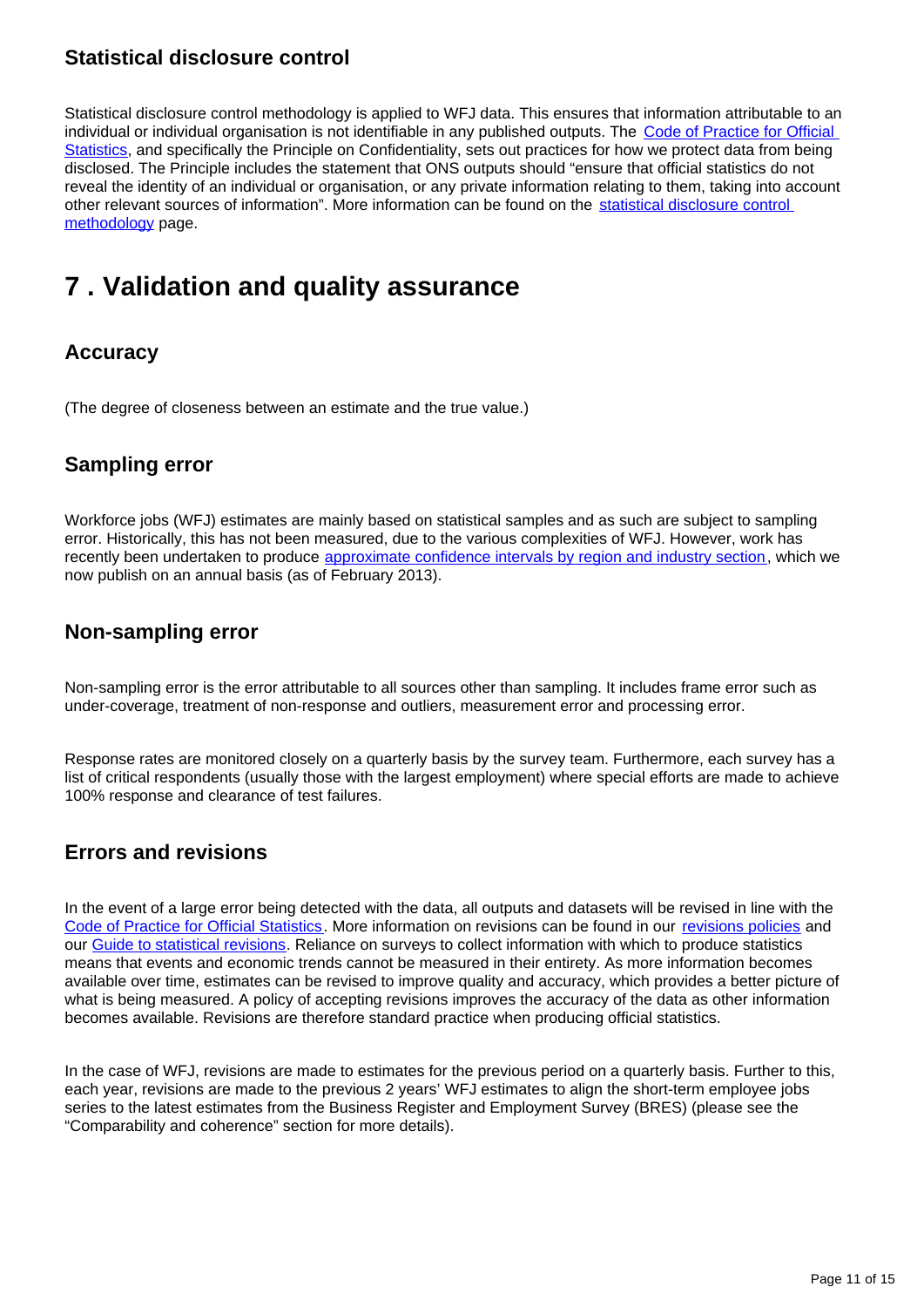## **Comparability and coherence**

(Comparability is the degree to which data can be compared over time and domain e.g. geographic level. Coherence is the degree to which data that are derived from different sources or methods, but refer to the same topic, are similar.)

WFJ estimates cover the whole UK economy as classified by industry using Standard Industrial Classification 2007 (SIC 2007). When methodological changes or other effects such as benchmarking are made to the latest data, every effort is made to ensure the series is comparable over time. A comparable back series is available back to 1959 for annual estimates and 1978 for quarterly estimates.

## **Benchmarking**

In December of each year, revisions are made to WFJ estimates for the previous 2 years to "benchmark" the short-term employee jobs series to the latest estimates from BRES (prior to 2008, the Annual Business Inquiry (ABI) was used to "benchmark").

Benchmarking is an annual process to align the quarterly Great Britain employee jobs (EJ) series to the latest estimates from BRES, a much larger sample than the Short-Term Employment Survey (STES) (approximately 80,000 contributors), which generally produces more accurate and detailed estimates. Estimates for BRES (previously ABI) refer to Quarter 4 (Oct to Dec) in each year up to 2005 and Quarter 3 (July to Sept) in subsequent years.

### **Discontinuities in the data**

As part of the redevelopment of WFJ, we took the opportunity to replace the previously used matched-pairs estimator (which meant that only those businesses that were sampled for successive periods were used as part of the derived estimate) with a point-in-time estimator, our standard method. This change has served to remove the bias caused by the matched-pairs method.

The matched-pairs method tended to underestimate the change over time, as it excluded the creation and closure of businesses in the sample. In essence, only those businesses sampled in two consecutive periods were used to produce estimates of change. This bias caused large revisions when the STES series were benchmarked retrospectively to ABI (now BRES) estimates.

BRES selects a larger sample and also uses a point-in-time generalised regression estimator. The new estimator includes all sampled businesses in each and every period, which reduces the bias over time. The trade-off is an increase in volatility caused by the inclusion of the rotated part of the sample for small and medium-sized businesses. Sample rotation spreads the administrative burden, ensuring that businesses are selected for a limited number of periods. The change was introduced in 2010 and worked back to Quarter 4 2008 producing a visible increase in volatility for some lower-level WFJ series from this point. The redesign of STES, which incorporated the transition to SIC 2007, has further increased the volatility of some of these series between Quarter 4 2009 and Quarter 1 (Jan to Mar) 2010. See the [Economic and Labour Market Review, September 2010](http://www.ons.gov.uk/ons/rel/elmr/economic-and-labour-market-review/no--9--september-2010/revisions-to-workforce-jobs.pdf) for further information.

In the majority of cases, discontinuities in source data (for example, the [transition from ABI/1 to BRES](http://www.ons.gov.uk/ons/rel/bus-register/business-register-employment-survey/2010/ard-bres-discontinuity-article.pdf) in 2008) are smoothed, so that WFJ estimates closer reflect the true number of jobs in any given period and form more meaningful time series.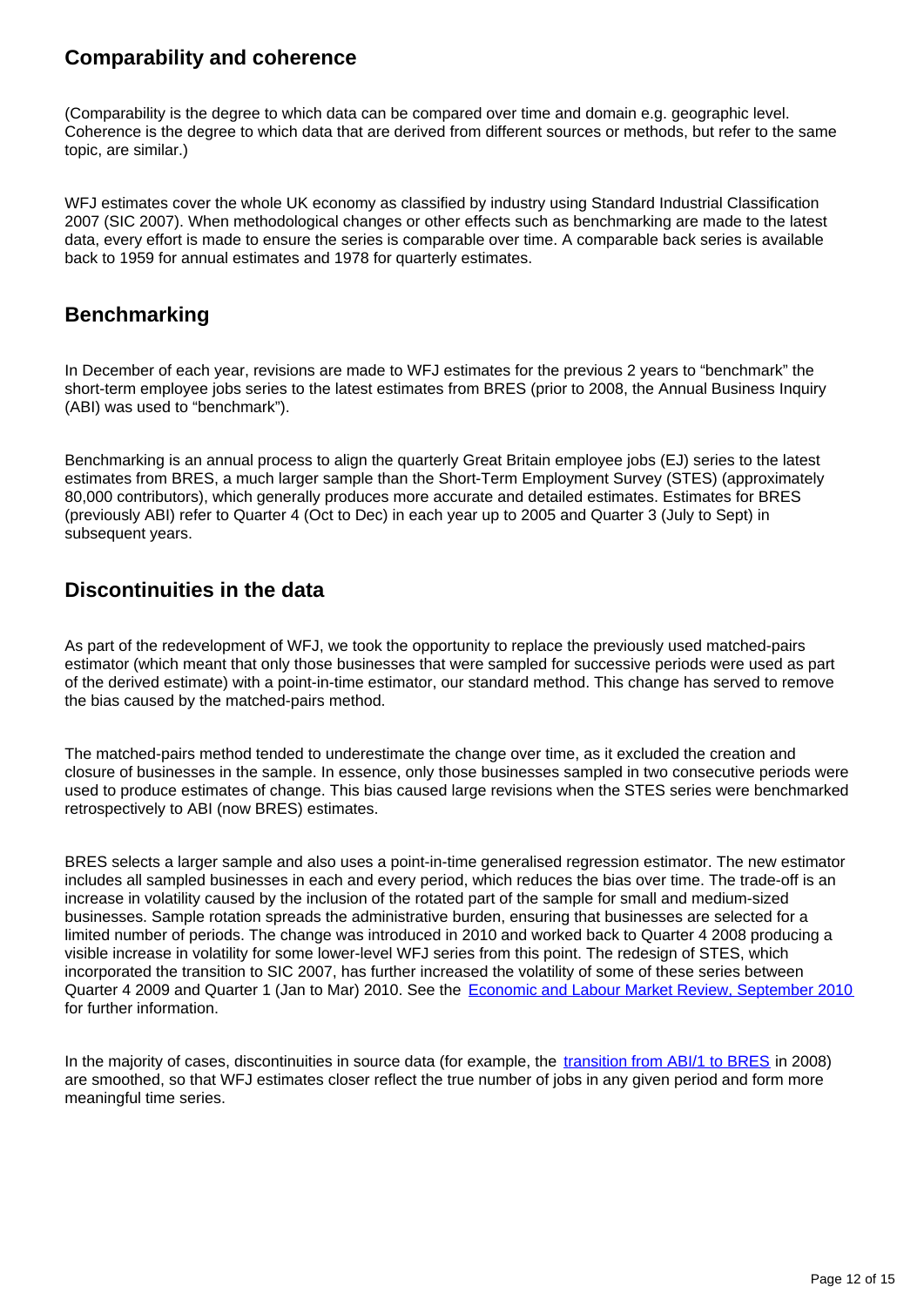## **Employment versus jobs**

The concept of employment (measured by the Labour Force Survey (LFS) as the number of people working at least 1 hour during the survey reference week) differs from the concept of jobs, since a person can have more than one job, and some jobs may be shared by more than one person. The LFS, which collects information mainly from residents of private households, is the preferred source of statistics on employment.

The LFS can also be used to produce estimates of the total number of jobs in the UK, by adding together the headline employment figures (which are equivalent to main jobs) and those for workers with a second job. However, the WFJ series, which is compiled mainly from surveys of businesses, is the preferred source of statistics on jobs by industry, since it provides a much more reliable industry breakdown than the LFS.

The Review of Employment and Jobs Statistics identified approximately 30 reasons why the LFS and WFJ estimates of jobs differ from each other. Some of these factors can be quantified using information from the LFS and other sources, while others are much more difficult to measure.

The approximate sampling variability of the difference between the adjusted LFS and WFJ estimates (95% confidence interval) is roughly plus or minus 250,000 to plus or minus 350,000. However, it should be noted that the adjustments are themselves subject to a margin of uncertainty and there are other factors causing differences between the two sources that have not been adjusted for. There are approximately 20 additional factors that could explain the remaining difference between the LFS and WFJ estimates. These are described in the final report of the review. As well as sampling variability, they include, for example, timing effects. The LFS estimates are averages for 3-month periods, whereas business surveys measure the number of jobs on a particular day. A reconciliation exercise is carried out each quarter to reconcile latest estimates.

## <span id="page-12-0"></span>**8 . Concepts and definitions**

(Concepts and definitions describe the legislation governing the output, and a description of the classifications used in the output.)

The definition of an employee is anyone working on a specific reference date who is aged 16 years and over, that the contributor directly pays from its payroll(s), in return for carrying out a full-time or part-time job or being on a training scheme. Part-time workers are classed as those who work 30 hours per week or less.

This includes:

- all workers paid directly from the business's payroll(s)
- those temporarily absent but still being paid, for example, on maternity leave
- employees at sites where the planned activity is for less than 1 year
- employees at sites manned for less than 20 hours per week

This excludes: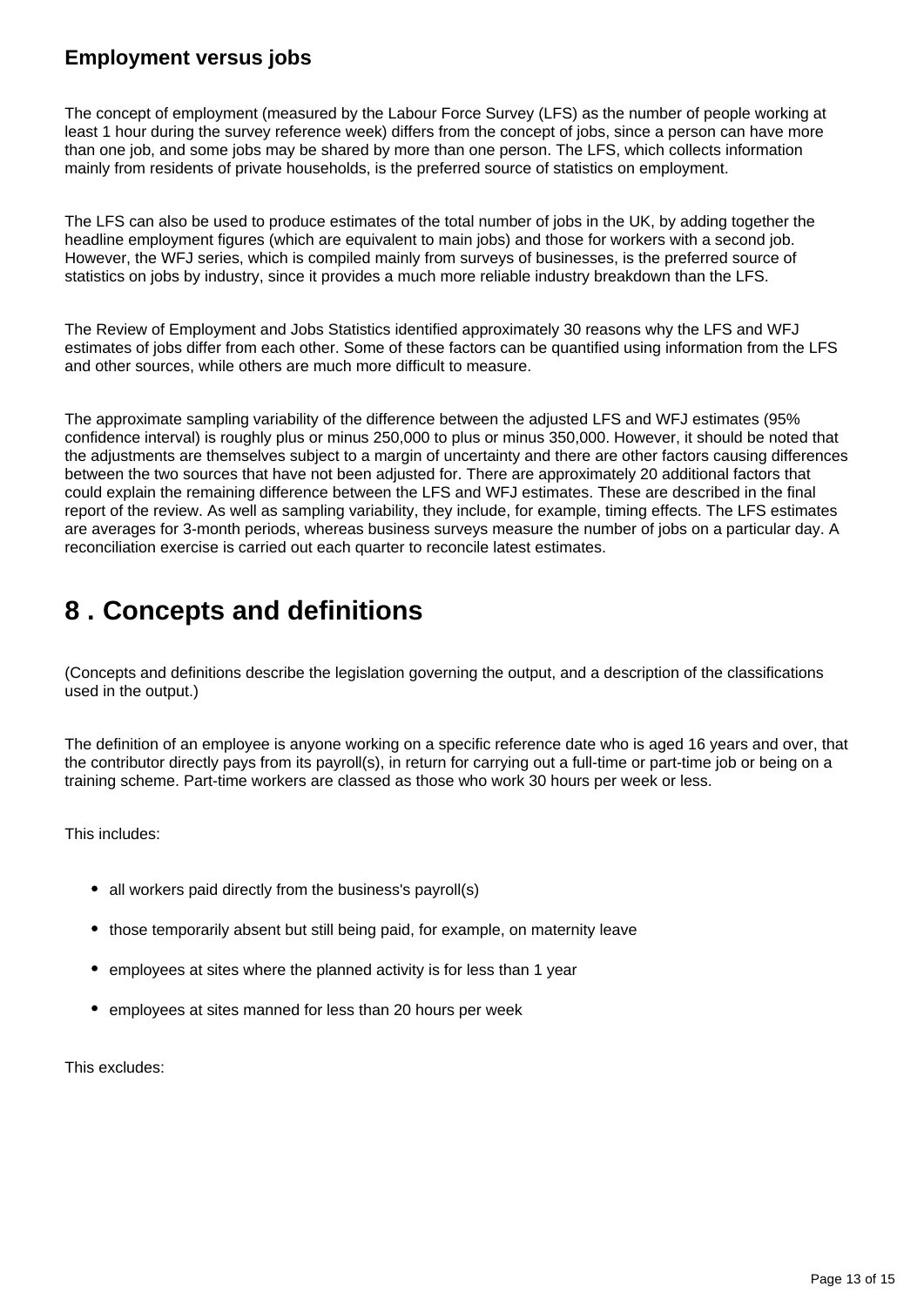- any agency workers paid directly from the agency payroll
- voluntary workers
- former employees only receiving a pension
- self-employed workers (not paid via the business's payroll(s))
- working owners who are not paid via Pay-As-You-Earn (PAYE).

Estimates of employee jobs (EJ) are supplied directly to Eurostat. This is a legal requirement under the Shortterm Statistics (STS) and European System of Accounts 2010 (ESA 2010) regulations.

## <span id="page-13-0"></span>**9 . Other information**

## **Output quality trade-offs**

(Trade-offs are the extent to which different dimensions of quality are balanced against each other.)

Since workforce jobs (WFJ) is a short-term indicator, it is critical that outputs are timely. This means that estimates for the latest quarter will be less reliable than subsequent revised versions due to the inclusion of late returns from sampled businesses.

### **Assessment of user needs and perceptions**

(The processes for finding out about users and uses, and their views on the statistical products.)

Workforce jobs seeks to obtain user views and uses via:

- consultation exercises; for example, during the redevelopment of Workforce Jobs in 2010, a consultation exercise was undertaken inviting users of quarterly employment estimates to provide their views and comments, shaping the outputs catalogue
- ad hoc meetings with Welsh Government and Scottish Government
- feedback from users on an on-going basis
- triennial and quinquennial reviews of the sources and surveys that comprise WFJ

## <span id="page-13-1"></span>**10 . Sources for further information or advice**

#### **Accessibility and clarity**

(Accessibility is the ease with which users are able to access the data, also reflecting the format in which the data are available and the availability of supporting information. Clarity refers to the quality and sufficiency of the release details, illustrations and accompanying advice.)